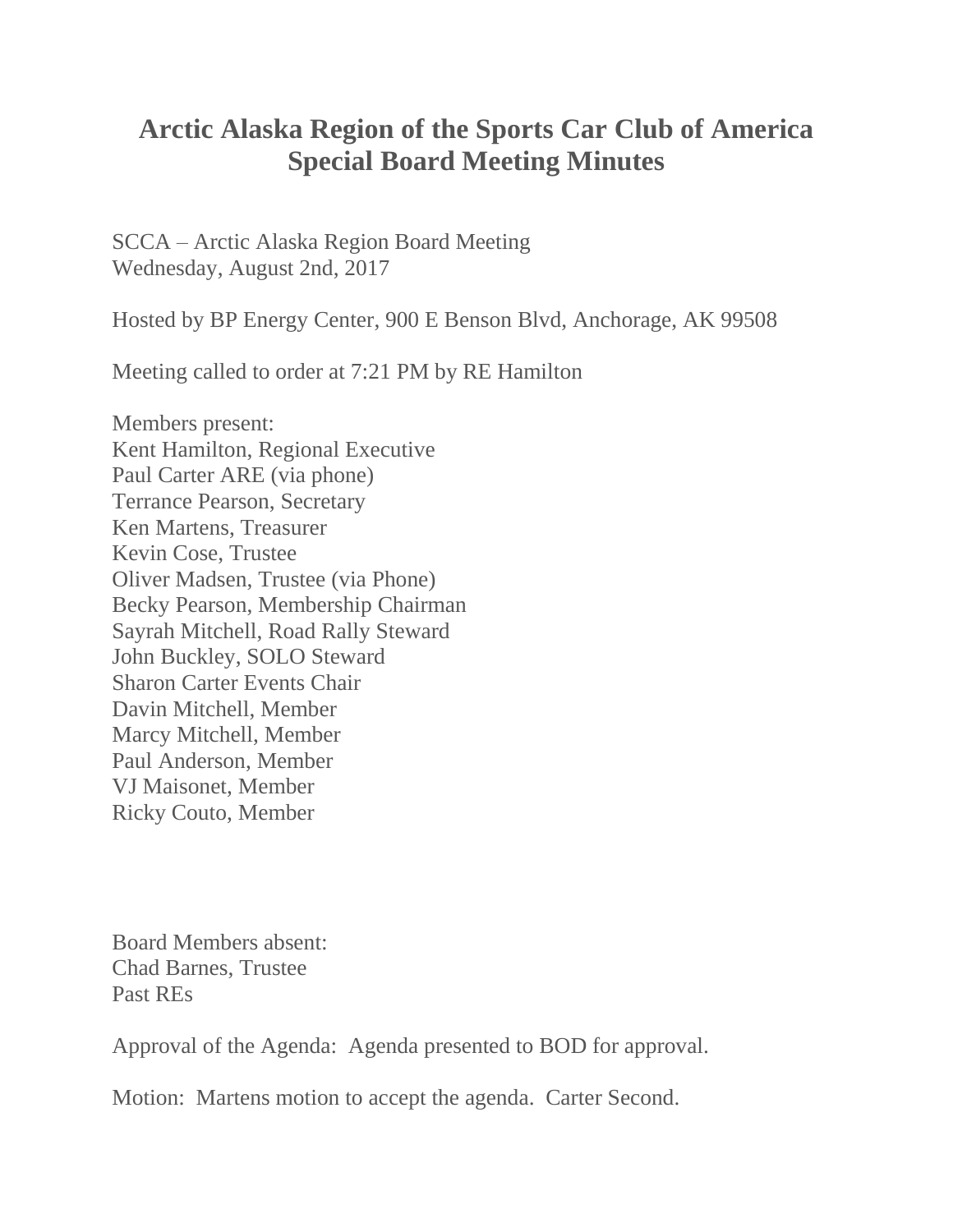Vote: All in favor, 0 opposed, 0 abstained, Motion carries Agenda Approved.

Approval of Minutes: Minutes of Board Meeting 7/5/17

Discussion: The meeting minutes for the meeting of  $7/05/2017$  were posted on the website.

Motion: A motion was made by Martens to accept the minutes. Treasurer Carter seconded the motion.

Vote: All in favor, 0 opposed, 0 abstained, Motion carries Minutes Approved.

Treasurers Report: Presented by Treasurer Martens. Current Balance is over \$13,000.00.

Discussion: Ken was talking to John that we have only paid for one day of the two days of food for Houston event. Need to contact Subway and the gentleman (Vic) that went and got the food. Subway had our debt card and should have charged us. Guy that went and go the food was in SLK Mercedes. Positive \$5300 for the year not including trophies and outstanding audits. Pearson wanted to know if the \$5300 included sponsor dollars from Pearson Automotive. Martens stated that we didn't receive any money form Pearson Auto in 2017. Pearson clarified that the \$13000.00 included Sponsor dollars. Martens confirmed that the \$13k did include sponsor dollars. Cose asked about audits. SCCA audits will lower bottom line. Buckley stated that he had not completed the audits. There was some discussion on what it costs to put on a SOLO event.

Motion: A motion was made by Pearson to accept the treasurers report. Cose seconded the motion.

Vote: All in favor, 0 opposed, 0 abstained, Motion carries Treasurer Report accepted.

Program Reports: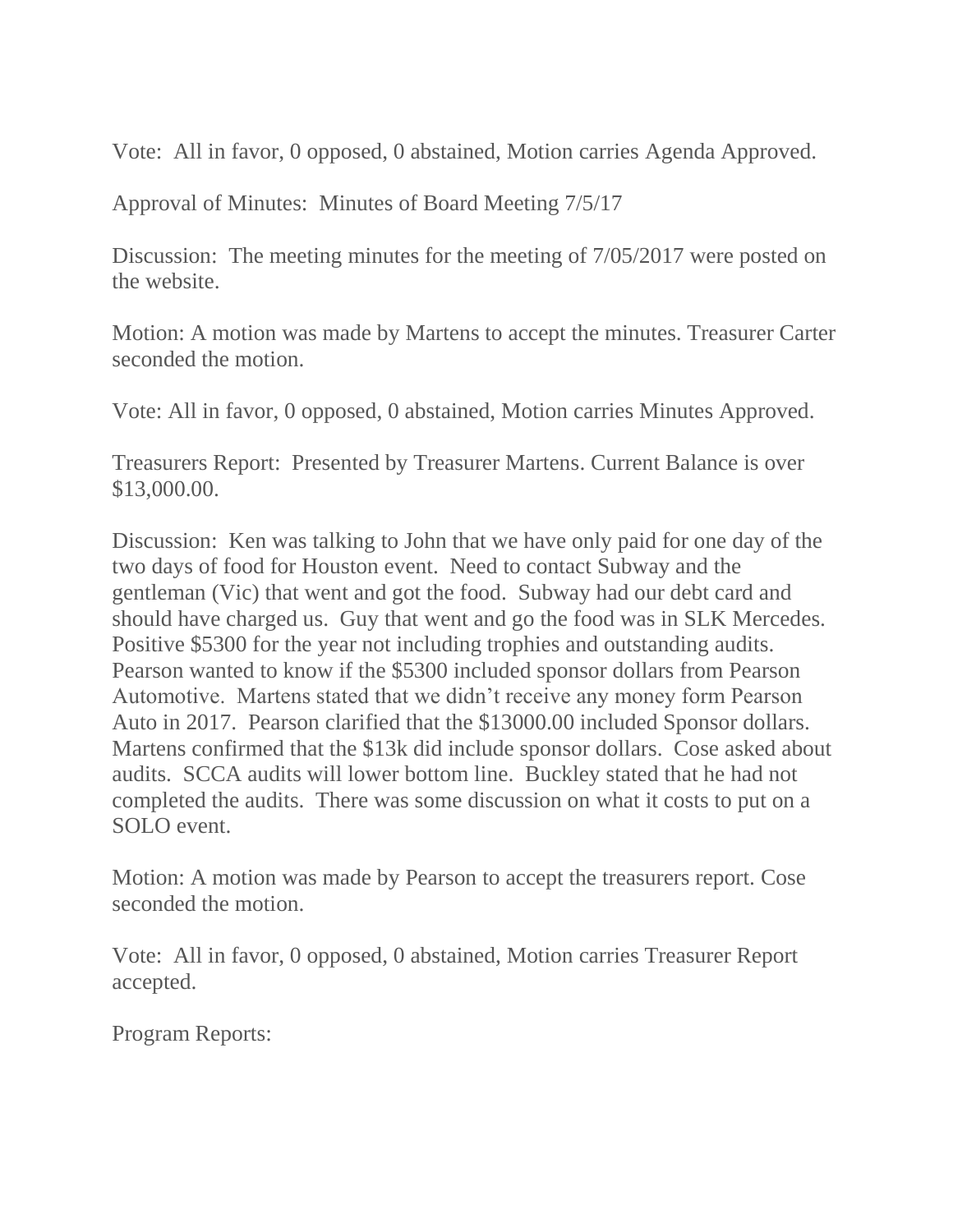Membership Steward Report: As of 2 August, the Club had 80 members. Emailed expiring members. 8 members to expire the end of August. One is John Pearson. What are we doing for John Pearson. Hamilton stated he would look at the sponsorship agreement to see what promises were made by the region concerning his membership. Cose stated that we should give him membership. Becky stated that she would contact Nationals to determine how we can pay for his dues.

SOLO Steward Report: Buckley stated that the SOLO audits were just about done. Discussion was that late fees would apply. We need to contact Nationals and find out what the late fees would be. Pearson suggested that a workflow be developed for a whole event to include completion of audit, and transfer of money collected. Pearson volunteered he would develop the work flow for events and that we would post it to the website as a tool.

Pearson suggested that the final event of the year be a charity event. Martens suggested that if it wasn't a points event no one would show. Davin suggested it be both, a points event and a charity event. Buckley said just do a points event. Kent recommended that we not pull the last day at ARP as a points event. Pearson noted that he disagreed with adding an additional event to the season points championship requirements. For the points championship it was determined that 5 events are needed to qualify for the season points regardless of the requirement for  $\frac{1}{2}$  the scheduled points events plus 1 event. There was discussion on what food should be done for Kenai. The SOLO Steward stated he will not grill. Board gave responsibility to the SOLO Steward to figure out food for event.

Rally Cross Steward Report: No report. Rally Cross Steward not present.

Road Rally Steward Report: Sayrah stated that we didn't have a RR prior to the Fairbanks event. Sayrah stated she could not get a response from Nationals on the request for sanctioning of the event in Fairbanks. She sent an email to Deena Rowland that the Region didn't hear back so we did not go forward with the event. Pearson questioned whether or not the RR sanctions have to be approved by the RR Board of Directors. Pearson stated he would contact Nationals to ask if sanctions for RR have to be approved by the National Board. Sayrah asked Nationals if there were schools that she could attend to learn how to do a RR. Sayrah noted that she would like to go to a school in Wisconsin in December. Sayrah wanted to contact L48 Rally Masters. Hamilton suggested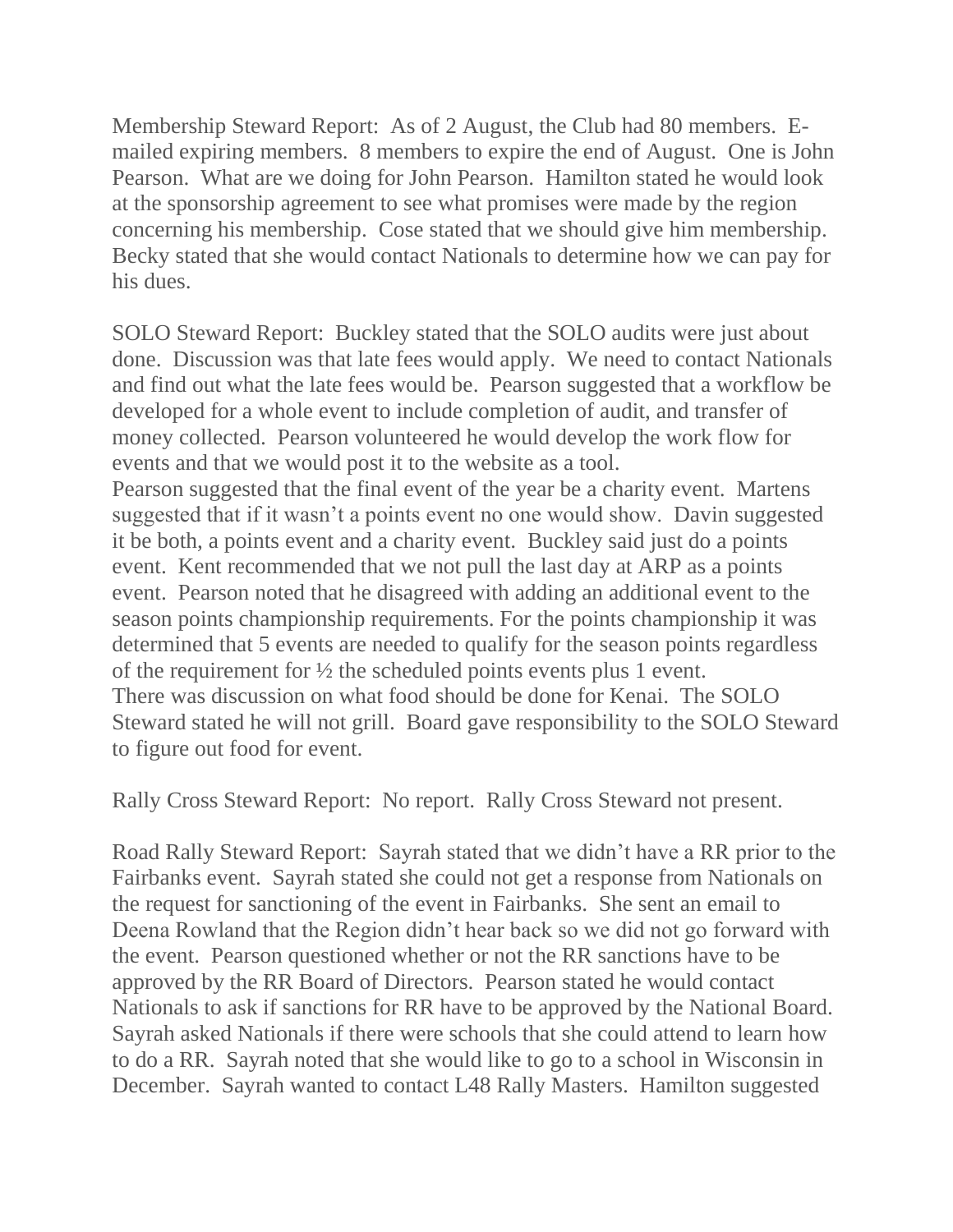that Sayrah travel to the National convention in Jan. Sayrah stated she would like to do some RR. It was stated that the first rally was good. Ken state he can be a resource for Sayrah. Pearson stated that he believed that the Region had some of the best rallymasters in the US, but those individuals choose not to help. He stated we are doing the best we can. Sayrah wants to do a TSD. Martens stated that he wasn't capable now. Cose stated that he could help and that he would help her. Sayrah asked if we have copies of the Regions Generals. The Board supports whatever the steward wants to do. Hamilton told her to keep reciepts and claim mileage for her planning. Sayrah stated we will do 1 between now and USRRC and would be a TSD.

RE Report: Thanks everybody.

## Old Business

By Laws: Ken stated send bylaws to Nationals. There was discussion between Carter and Hamilton on when they could make it happen. Becky asked if there was a timeframe. None was given. Hamilton asked if he can bring a thumb drive to Carter tomorrow.

Paul Anderson asked if we could change the name of the region since we are not in the Arctic. That idea was tabled.

## New Business:

Appointment of Annual Nominating Committee: Pearson read the current bylaws requirement. Stated that the Chair must be either Cheryl or Bill Demming, or Polly Beth Odum. Sayrah stated that Corey Munk could be also. Kent stated that he could not as he resigned and did not retire as RE disqualifying him to sit as chair, applying the same precedent applied to Terrance when he resigned as Secretary not completing his term. It was determined that the Past REs would be contacted by Kent to see if they are willing to serve. The Ken Martens volunteered, Oliver Madsen volunteered, VJ Maisonet volunteered, and Paul Anderson volunteered to serve on the committee. The way the current bylaws are written any past RE would be excluded as they are currently serving on the BOD. It was discussed that if none of the past REs were willing to serve, then the only legitimate way to nominate